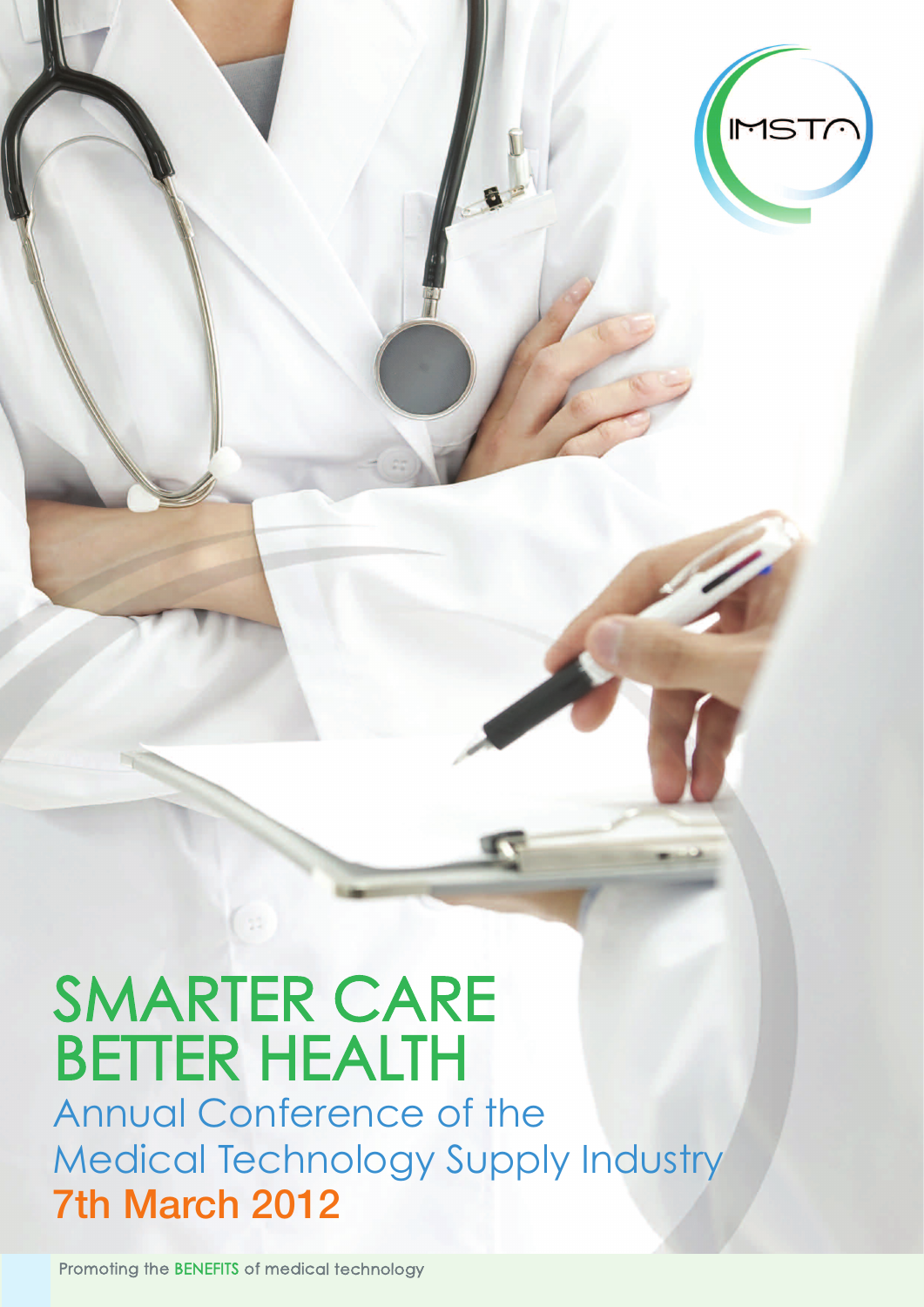

## Welcome to IMSTA's 2012 Annual Conference

### The theme for this year's event is better utilisation of resources

With reduced funding and the requirement to treat more patients it is essential that government begins to understand that medical technology is an enabler to address overburden and shortage of healthcare workers by optimising resource allocation, healthcare delivery and health outcomes.

Medical technology innovation goes more and more beyond pure product innovation and includes services and process innovation that positively affects patient pathways and hospital economics.

The conference is also open to non-members and stakeholders and your participation would be most welcome. We hope you can join us. Register on-line at www.imsta.ie

### Speaker Profiles

| Joe Aherne           | CEO and owner of the Leading Edge Group of companies                                                                                                                                                              |
|----------------------|-------------------------------------------------------------------------------------------------------------------------------------------------------------------------------------------------------------------|
| <b>Miles Ayling</b>  | Director of Service Design (Commissioning and System<br>Management Directorate), Department of Health in the UK                                                                                                   |
| <b>Mark Campbell</b> | Associate Director, Medical Technologies Evaluation Programme<br>at the National Institute for Health and Clinical Excellence (NICE)                                                                              |
| <b>Paul Rafferty</b> | Programme Manager of the National Clinical Programmes.<br>The National Clinical Programmes were established to develop<br>solutions that improve the quality, access and cost of a range<br>of clinical services. |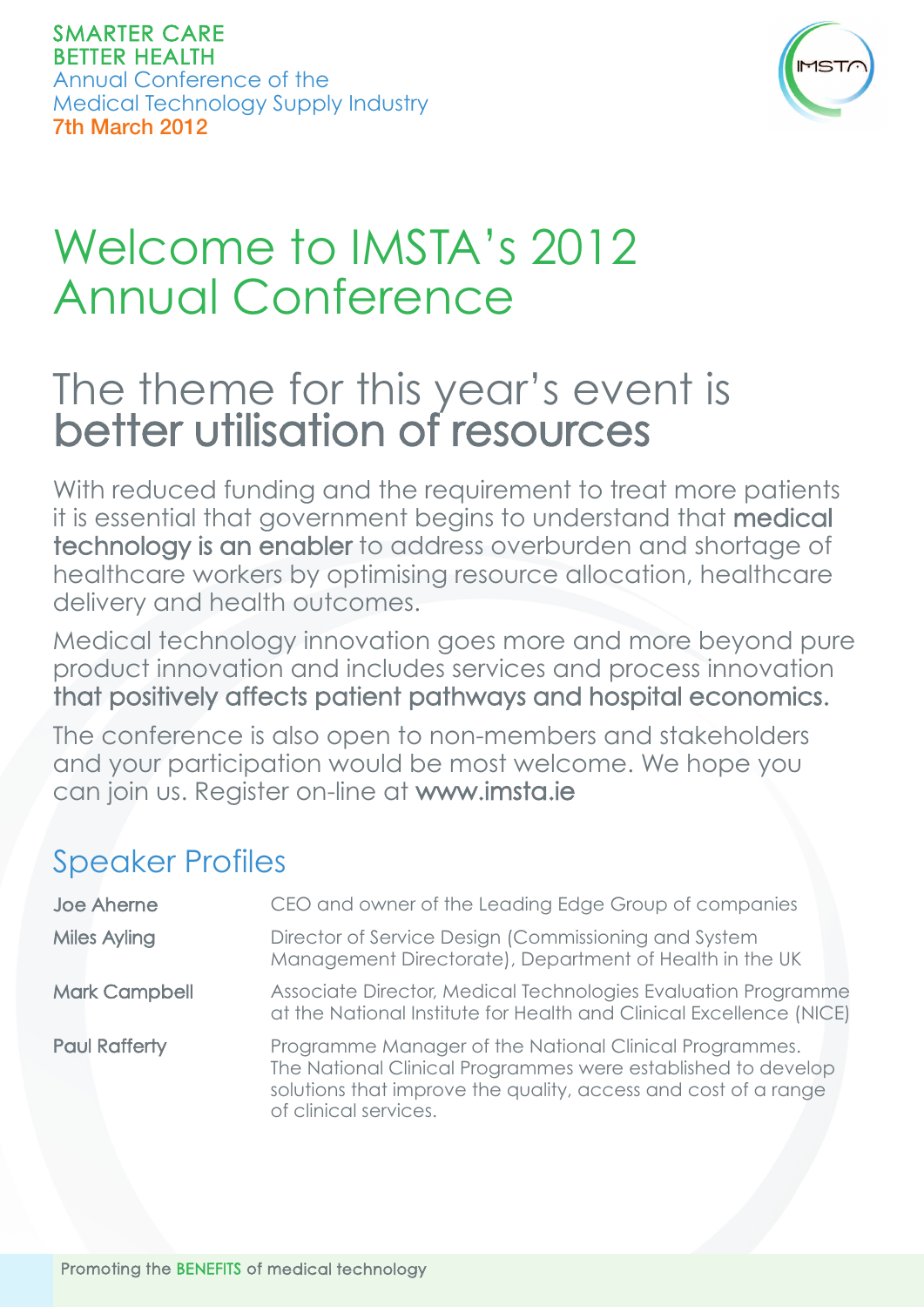

### Conference Programme

| 8.30 am            | <b>Welcome address</b><br>Karl Goulding, Chairman, IMSTA                                                                                                                                            |
|--------------------|-----------------------------------------------------------------------------------------------------------------------------------------------------------------------------------------------------|
| 8.40 am            | <b>Opening of Conference</b><br><b>Dr. James Reilly TD, Minister for Health &amp; Children (tbc)</b>                                                                                                |
| 8.50 am            | <b>Patient's Story</b>                                                                                                                                                                              |
| 9.10 am            | Can Lean Thinking Save Our Healthcare System?<br><b>Joe Aherne, The Leading Edge Group</b>                                                                                                          |
| 9.30 am            | Delivering better care through better use of resources<br><b>Paul Rafferty, Programme Manager, HSE Clinical Strategy and</b><br><b>Programmes Directorate</b>                                       |
| 9.50 am            | Tea/Coffee                                                                                                                                                                                          |
| 10.20am            | <b>INNOVATION Health &amp; Wealth: Accelerating adoption and</b><br>diffusion in the NHS<br>Miles Ayling, Director of Innovation and Service Improvement,<br>Department of Health (UK)              |
| 10.50am            | Innovation, value and smarter care: how NICE evaluates<br>medical technologies<br>Mark Campbell, Medical Technologies Evaluation Programme,<br>National Institute for Clinical Excellence (NICE) UK |
| 11.20am            | <b>Question &amp; Answer session</b>                                                                                                                                                                |
| 11.30 am           | Tea/Coffee                                                                                                                                                                                          |
| 12.10pm            | Industry working together with healthcare providers:<br>A Case Study - Mater Misericordiae University Hospital                                                                                      |
| 12.30pm            | Getting SMARTER – what are the next steps?<br>Three leaders from industry, healthcare and government discuss<br>the future of healthcare delivery in Ireland                                        |
| 1.00 <sub>pm</sub> | Lunch                                                                                                                                                                                               |
|                    | <b>IMSTA'S AGM WILL FOLLOW DIRECTLY AFTER LUNCH</b>                                                                                                                                                 |